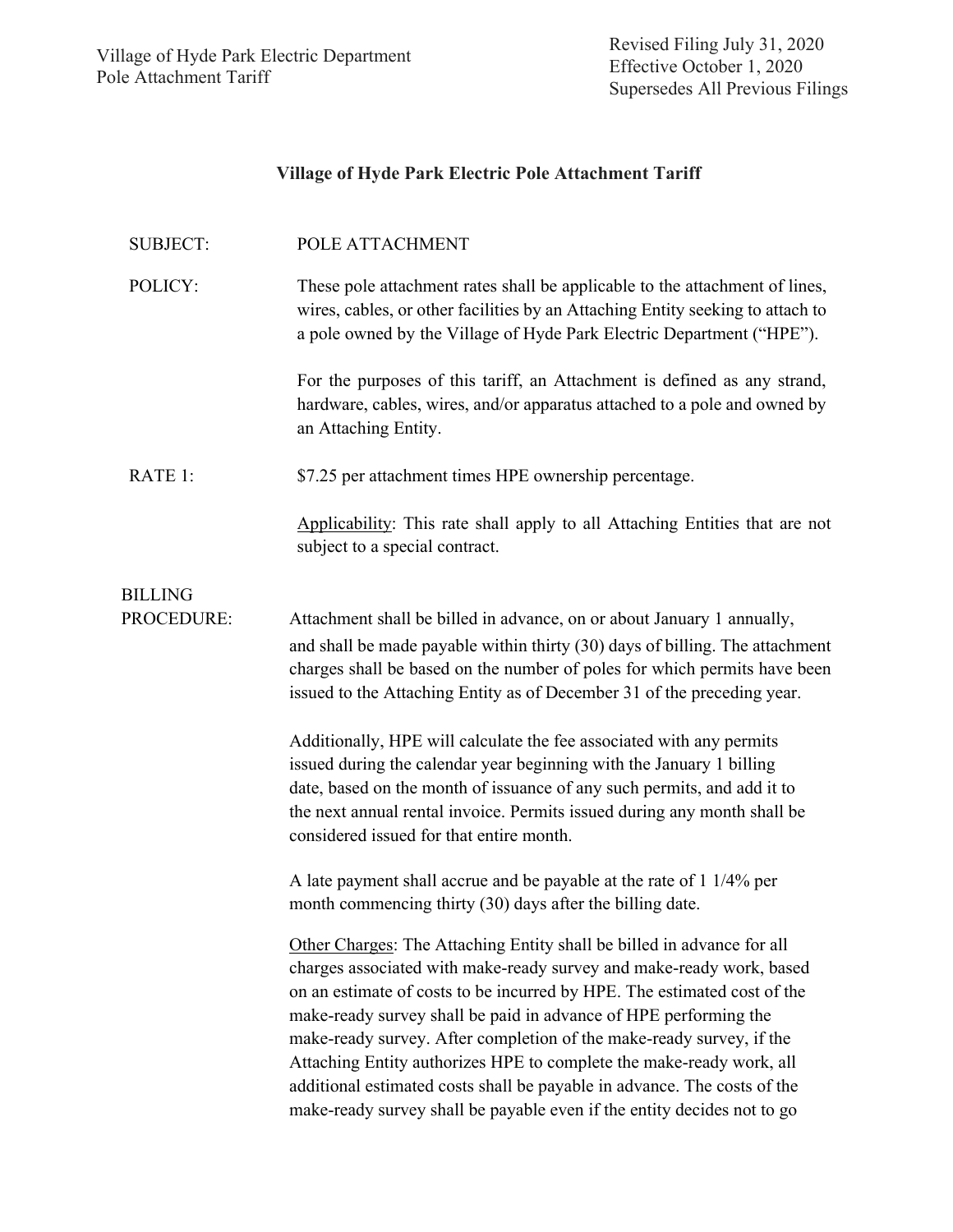Revised Filing July 31, 2020 Effective October 1, 2020 Supersedes All Previous Filings

forward with construction of its attachments.

After completion of the make ready work, the Attaching Entity shall pay the cost of all make-ready work actually required for the attachment that has not been prepaid, or shall be refunded any excess of the prepayment not actually required.

TERMS AND CONDITIONS: All pole attachments are subject to the provisions of Vermont Public Utility Commission Rule 3.700, as it may be amended from time totime.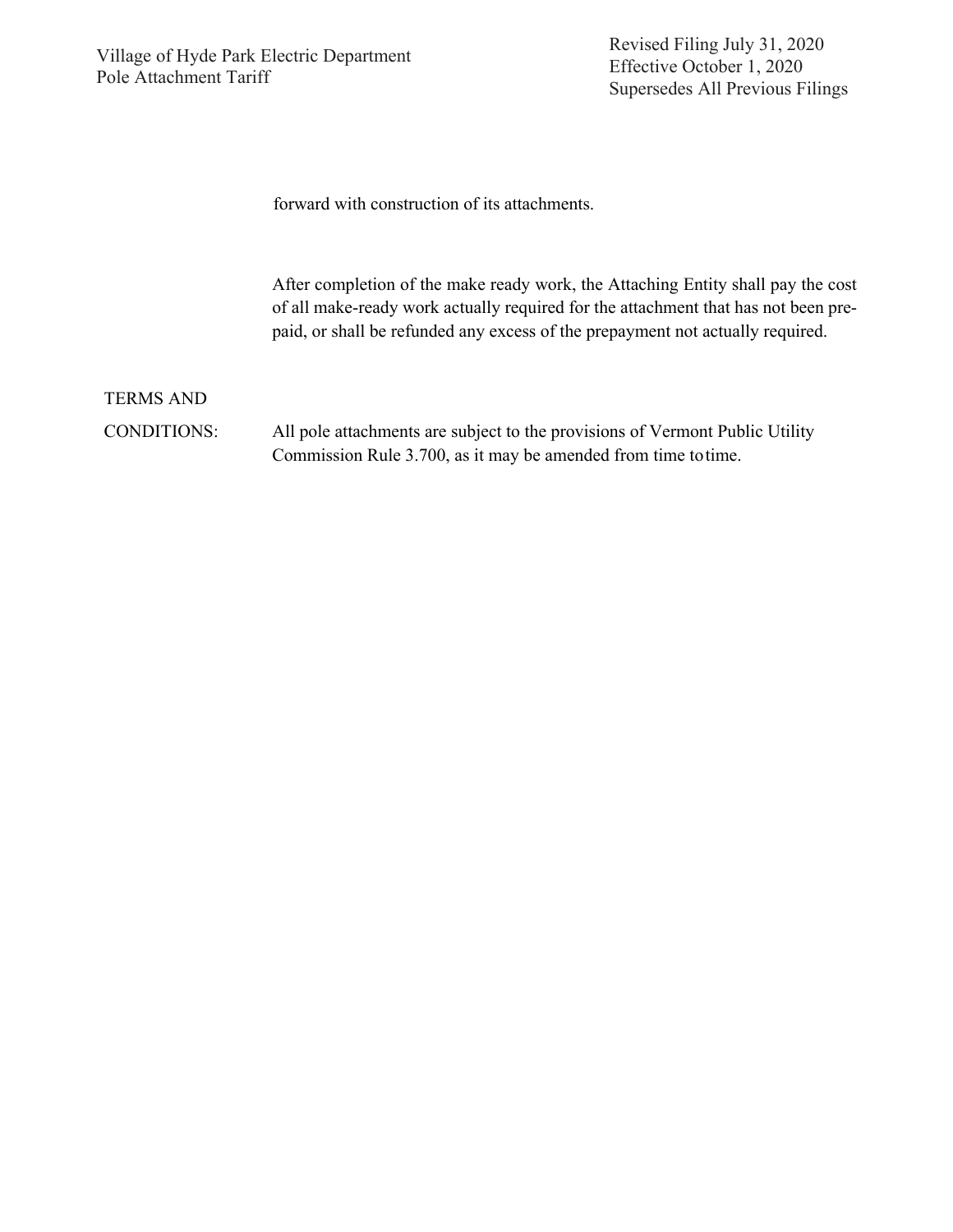#### **POLE.ATT:02.00 ATTACHMENT LICENSE**

- 01. Subject to the provisions of this Tariff, including payment of the fees and charges, Licensor will issue to Attaching Entity revocable, nonexclusive written license to attach facilities to the space available on Licensor's poles, anchors and rights-ofway. License is required prior to attachment to any pole, anchors and rights-ofway owned in whole or in part by Licensor.
- 02. No use, however, extended, of Licensor's poles, anchors and rights-of-way or payment of any fees or charges required under this Tariff shall create or vest in Attaching Entity any ownership or property rights in such poles, anchors and rights-of-way. Attaching Entity's rights to use of Licensor's poles, anchors and rights-of-way shall be and remain strictly a license. No license granted under the terms of this tariff shall constitute an assignment of any of Licensor's rights to use the public or private property at the location of Licensor's poles, anchors and rights-of-way.
- 03. Nothing contained in this Tariff shall be construed to compel Licensor to construct, retain, extend, place or maintain any pole or other facilities not needed for Licensor's own service requirements. Licensor may relocate, remove, operate, modify or reconfigure its poles or other facilities as it deems prudent for its own needs.
- 04. Nothing contained in this Tariff shall be construed as a limitation, restriction, or prohibition against Licensor with respect to any agreement(s) and arrangement(s) which Licensor has previously made, or may in the future make, with other entities. Nothing in the foregoing provisions of this subsection shall take away rights or impose additional or conflicting obligations upon Attaching Entities under this tariff or the Board's Rules governing pole attachments.
- 05. Failure of Licensor to enforce any of the terms or conditions of this Tariff, or to give notice of termination of license, shall not constitute a waiver or relinquishment of any term or condition of the Tariff, but the same shall be and remain at all times in full force and effect.
- 06. By attaching to any of Licensor's poles, anchors and rights-of-way pursuant to this Tariff, Attaching Entity agrees that any and all obligations imposed on Attaching Entity by this Tariff shall extend to each and every sub-contractor hired by Attaching Entity to perform work on Licensor's poles, anchors and rights-of-way, along with any subcontractors hired by subcontractors, no matter how many levels of sub-contracting are involved. Attaching Entity shall be and re

responsible to assure that any such subcontractors and sub-subcontractors shall comply with all terms of this Tariff. Should any subcontractor or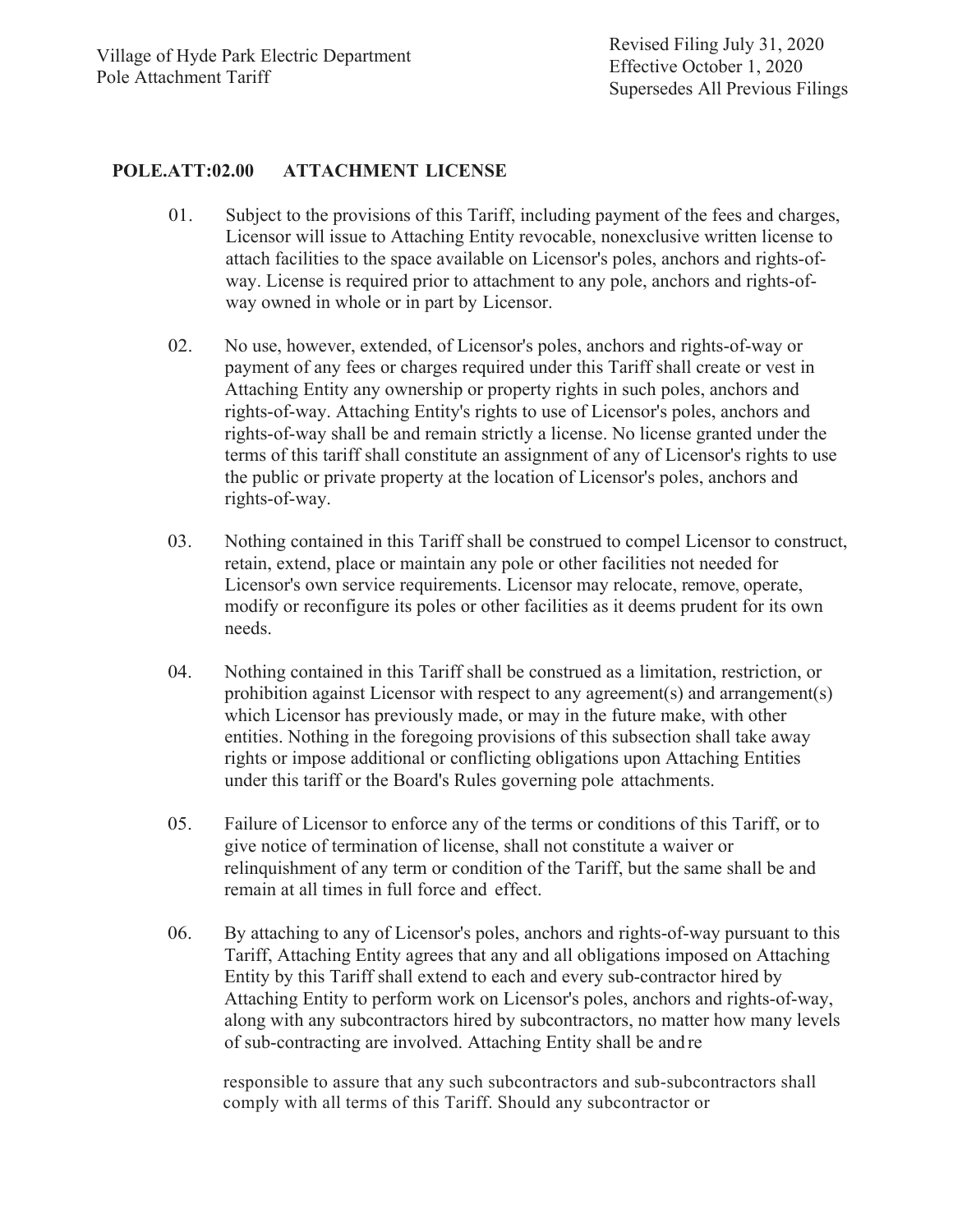sub-subcontractor of Attaching Entity violates any term of this Tariff, then Attaching Entity itself shall be jointly and severally responsible for and liable to Licensor for such violations by the subcontractor or sub-subcontractor.

.07 Licensor will provide non-discriminatory access to any pole, anchor, orright-ofway in which it has an ownership interest. Licensor may deny access forreasons of safety, reliability, or applicable and accepted engineering standards. Licensor may deny access on a non-discriminatory basis where there is insufficient capacity. Insufficient capacity shall not be grounds for denial of access where make-ready work can be used to increase or create capacity.

## **POLE.ATT:03.00 LEGAL REQUIREMENTS**

- .01 Attaching Entity shall be responsible for obtaining from the appropriate public and/or private authority any required authorization, including rights-of-way, to construct, operate and maintain its attachments on public and private property at the location of Licensor's poles which Attaching Entity uses. Attaching Entity must submit to Licensor evidence of such authority before making attachments. Licensor shall make available whatever property interests it has obtained with respect to the placement of facilities on its poles and anchors, but shall not be required to request additional property interests solely for the benefit of the Attaching Entity. Licensor will not deny access to its poles based on a questionable use of a right-of-way; however, Attaching Entity will indemnify Licensor against all costs and claims resulting from a legal challenge to Attaching Entity's use of that right-of-way. Licensor shall not seek easements exclusively for the benefit of Licensor.
- .02 Attaching Entity and Licensor shall at all times observe and comply with alllaws, ordinances, and regulations which in any manner affect the rights and obligations of the parties.
- .03 No license granted under terms of this Tariff shall extend to any pole where it has been determined by a court of law or the Vermont Public Service Board that the placement of Attaching Entity's attachments would result in forfeiture of the rights of Licensor or any joint owners to occupy the property on which the poles are located. If placement of Attaching Entity's attachments would result in forfeiture of the right to occupy such property, Attaching Entity shall remove its attachments immediately and pay Licensor and any joint owners all losses, damages, and costs incurred as a result.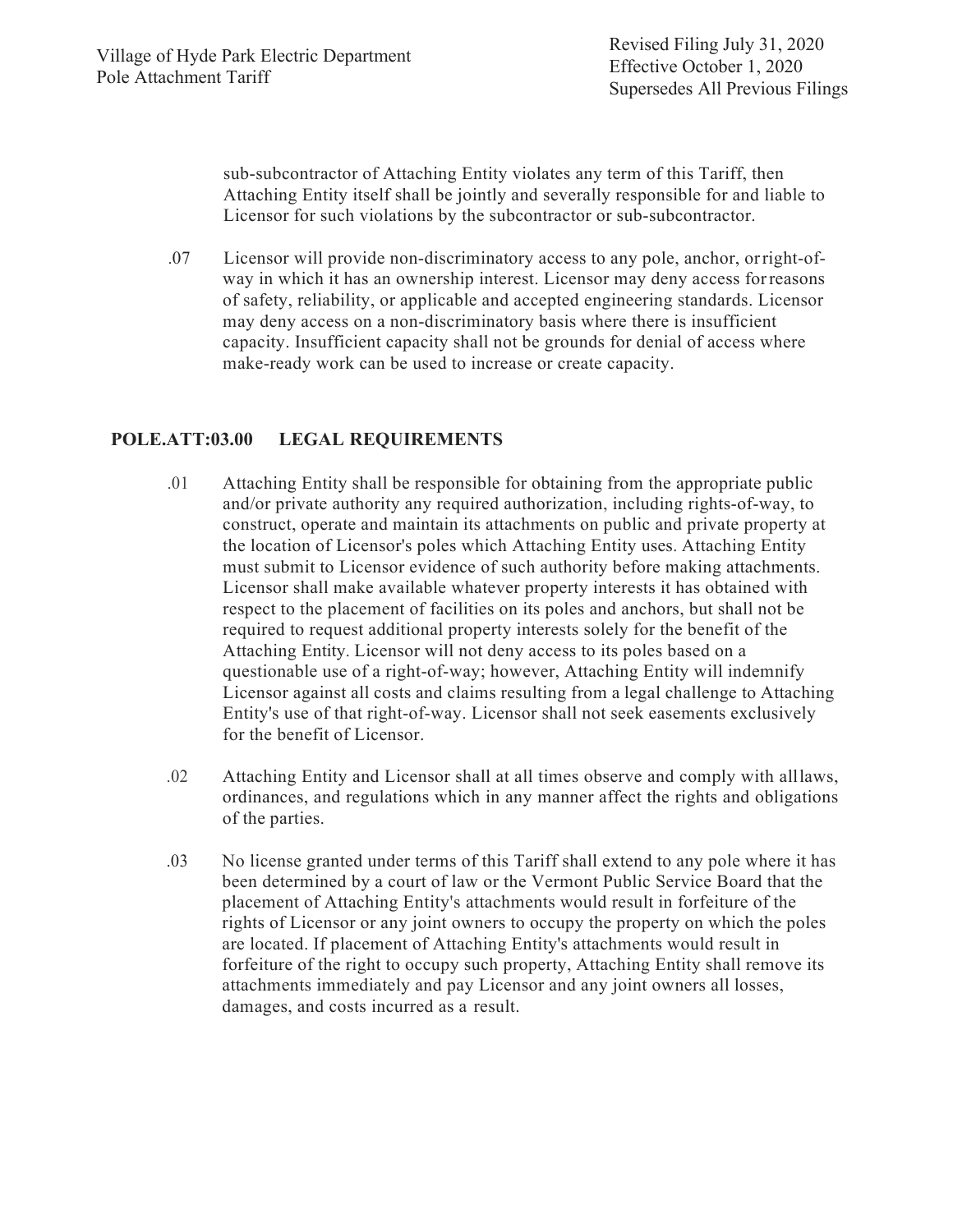#### **POLE.ATT:04.00 PUBLIC LIABILITY INSURANCE**

- .01 Attaching Entity shall carry public liability insurance issued by a carrier authorized to do business in Vermont to protect both Attaching Entity and Licensor from and against any and all claims, demands, judgments or liabilities of any and every kind or nature which may result, directly or indirectly, from or by reason of any loss, injury or damage caused by Attaching Entity.
- .02 Attaching Entity shall submit to Licensor certificates of public liability insurance from each company insuring Attaching Entity, demonstrating that such insurer or insurers have insured Attaching Entity for all liabilities of Attaching Entity covered by this Tariff and in the amounts required by this Tariff; and such certificates shall name Licensor as an additional insured under the public liability policy and specify that such insurer shall not cancel or change any such policy of public liability insurance issued to Attaching Entity except after the giving of not less than thirty (30) days' written notice to Licensor. Attaching Entity shall also document to Licensor's satisfaction that either: (A) any subcontractors employed by Attaching Entity (and any subcontractors of subcontractors of Attaching Entity) are covered by Attaching Entity's public liability insurance to the same extent required of Attaching Entity under this Tariff; or else (B) that any such subcontractors and subcontractors of subcontractors) have public liability insurance coverage in the same amounts as required of Attaching Entity under this Tariff, and also name Licensor as an additional insured under the public liability policy, and that such public liability insurance of such subcontractors also contains provisions requiring no less than 30 days' written notice toLicensor prior to cancellation.
- .03 The amounts of public liability insurance, without deductible, shall be not less than \$2,000,000.00 as to any one occurrence and \$2,000,000.00 in the aggregate against liability due to property damage; and not less than \$2,000,000 per occurrence and \$2,000,000 in the aggregate against liability due to injury to or death of persons.
- .04 Attaching Entity shall also carry appropriate Workers' Compensation insurance as required by law.
- .05 All public liability insurance must be effective before Attaching Entity attaches to any pole and shall remain in force until such attachments have been removed from all such poles.
- .06 Attaching Entity's property insurance policy shall contain awaiver-of subrogation clause running to Licensor. This must be reflected in the certificate of insurance provided by Attaching Entity. Such policy shall be the primary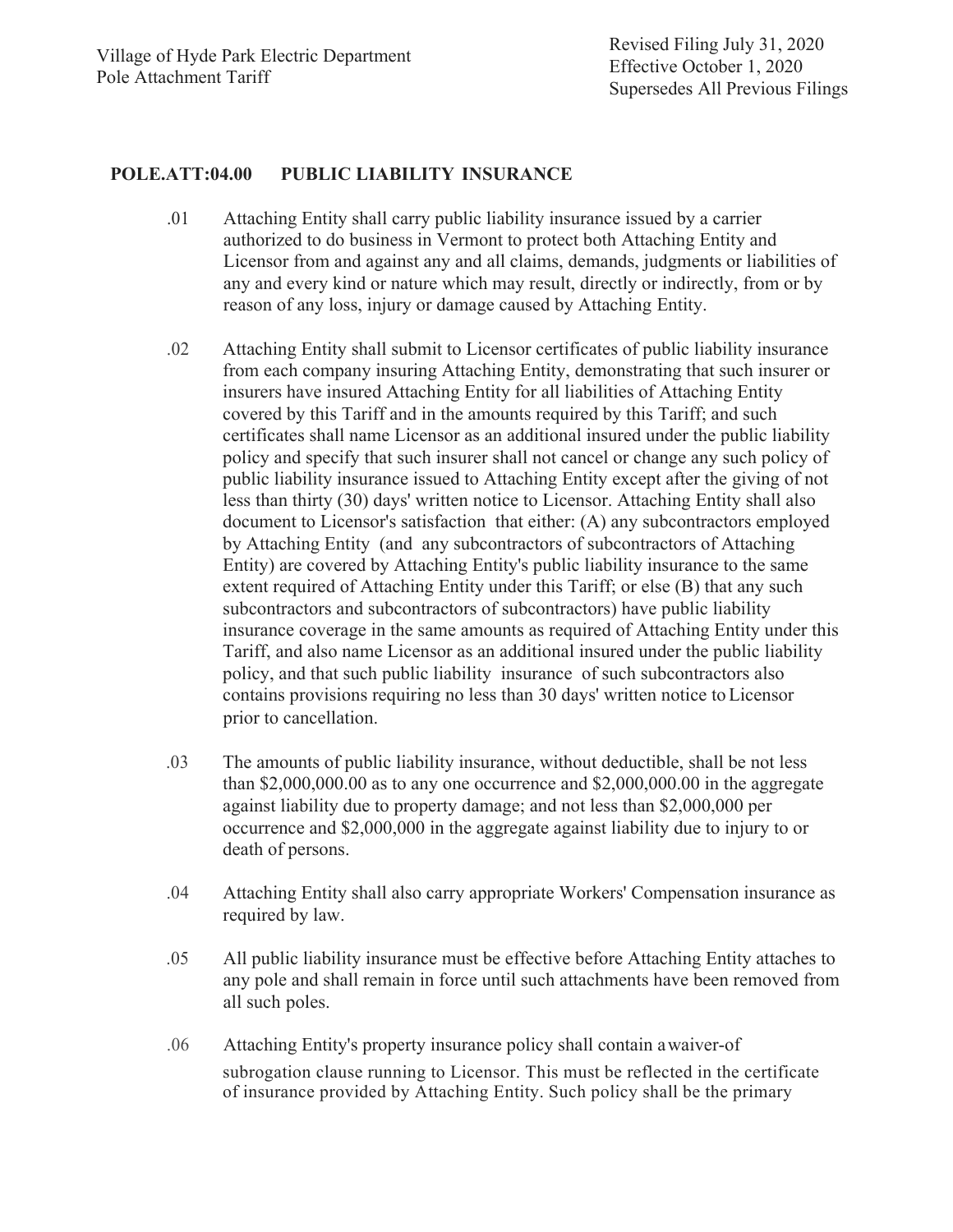remedy for all losses covered by the policy.

### **POLE.ATT:5.00 LIABILITY ANDDAMAGES**

- .01 Licensor reserves to itself, its successors and assigns, the right to locate and maintain its poles and to operate its facilities in conjunction therewith in such a manner as will best enable it to fulfill its own service requirements. Licensor shall not be liable to the Attaching Entity for any interruption of the Attaching Entity's service or for interference with the operation of the Attaching Entity's communications services arising in any manner, except from Licensor's gross negligence and willful default, out of the use ofLicensor's poles.
- .02 The Attaching Entity shall exercise precaution to avoid damaging the facilities of Licensor and of others attached to Licensor's poles, and the Attaching Entity assumes all responsibility for any and all loss from such damage caused by the Attaching Entity's employees, agents or contractors. The Attaching Entity shall make an immediate report to Licensor and any other user affected by such damage of the occurrence of any such damage and agrees to reimburse the respective parties for all costs incurred in making repairs.
- .03 Licensor shall exercise precaution to avoid damaging the facilities of the Attaching Entity and of others attached to Licensor's poles, and Licensor assumes all responsibility for any and all loss from such damage caused by Licensor's employees, agents or contractors. Licensor shall make an immediate report to the Attaching Entity and any other user affected by such damage of the occurrence of any such damage and agrees to reimburse the respective parties for reasonable, direct costs incurred in making repairs.
- .04 Except to the extent as may be caused by the negligence of the party seeking indemnification, Licensor and Attaching Entity shall each defend, indemnify and save harmless the other against and from any and all liabilities, claims, suits, fines, penalties, damages, losses, fees, costs and expenses arising from or in connection with this tariff (including reasonable attorneys' fees) including, but not limited to, those which may be imposed upon, incurred by or asserted against the party seeking indemnification, by reason of the following:
	- A. Any work or action done upon the poles licensed hereunder or any part thereof performed by the indemnifying party or any of its agents, contractors, servants, or employees;
	- B. Any use, occupation, condition, operation ofsaid poles or any part thereof by the indemnifying party or any of its agents, contractors, servants, or employees;
	- C. Any act or omission on the part of the indemnifying party or any of its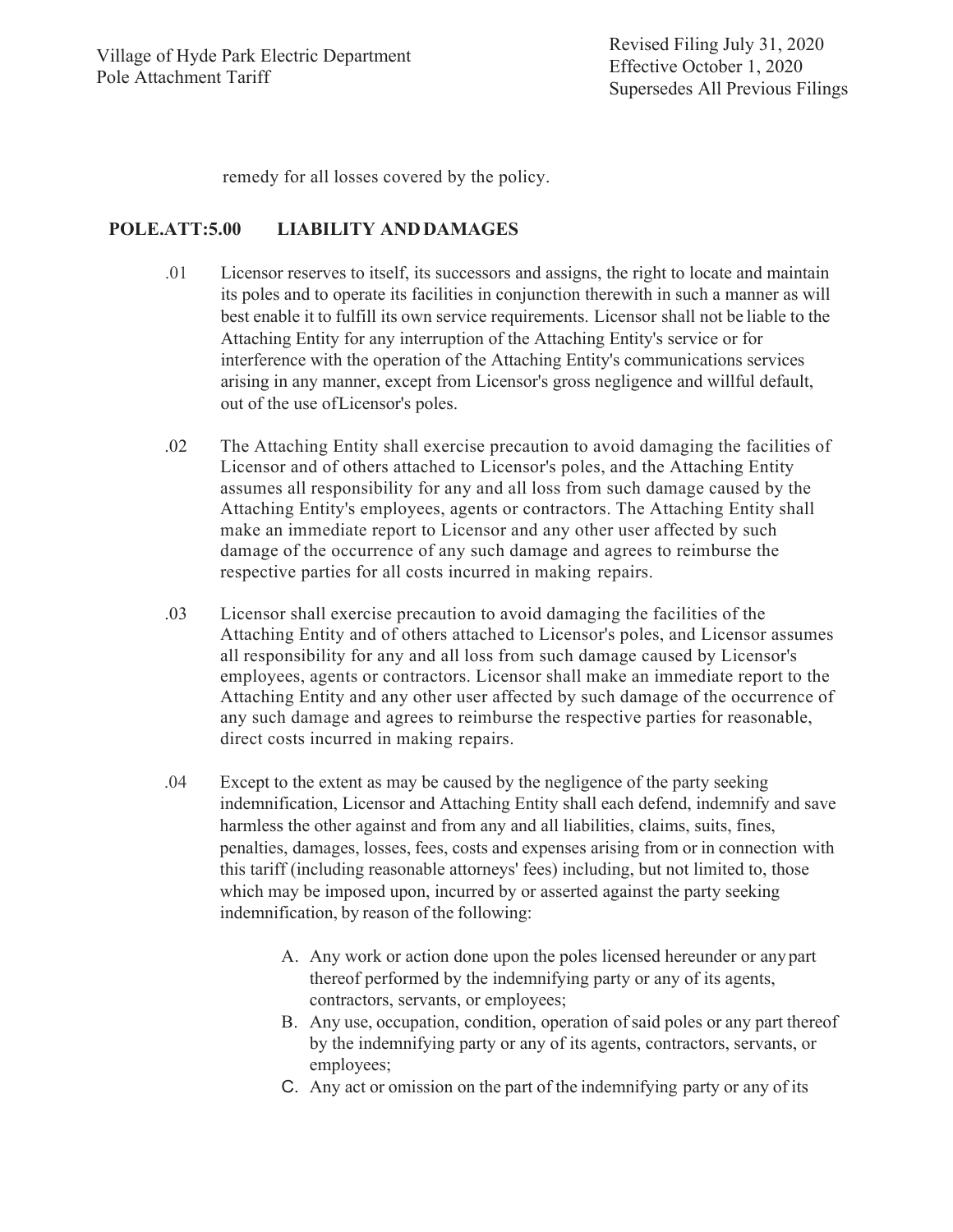agents, contractors, servants, or employees, for which the party seeking indemnification may be found liable;

- D. Any accident, injury (including death) or damage to any person or property occurring upon said poles or any part thereof arising out ofany use thereof by the indemnifying party or any of its agents, contractors, servants, or employees;
- E. Any failure on the part of the indemnifying party to perform or comply with any of the covenants, agreements, terms or conditions contained in this tariff;
- F. Payments made under any workers' compensation law or under any plan for employee's disability and death benefits arising out of any use of the poles by the indemnifying party or any of its agents, contractors, servants, or employees;
- G. The erection, maintenance, presence, use, occupancy or removal of the indemnifying party's facilities by it or any of its agents, contractors, servants, or employees or by their proximity to the facilities of other parties attached to the poles of the party seeking indemnification; provided that the indemnifying party shall defend, indemnify, and save harmless the party seeking indemnification against and from any and all such liabilities, claims, suits, fines, penalties, damages, losses, fees, costs and expenses brought, made or asserted by any of the indemnifying party's agents, contractors, servants, or employees of any of the indemnifying party's contractors or agents; or by any and all such liabilities, claims, suits, fines, penalties, damages, losses, fees, costs and expenses brought, made or asserted by any of the indemnifying party's agents, contractors, servants, or employees of any of the indemnifying party's contractors or agents.
- .05 The provisions of this Article shall survive the expiration or earlier termination of any license issued hereunder.
- .06 The Attaching Entity shall indemnify, save harmless and defend Licensor from any and all claims and demands of whatever kind which arise directly or indirectly from the operation of the Attaching Entity's attachments, including taxes, special charges by others, claims and demands for damages or loss for infringement of copyright, for libel and slander, for unauthorized use of television broadcast programs, and for unauthorized use of other program material, and from and against all claims and demands for infringement of patents with respect to the manufacture, use and operation of the Attaching Entity's poles, or otherwise.
- .07 If the work on a pole is not completed within the allowed time because ofdelays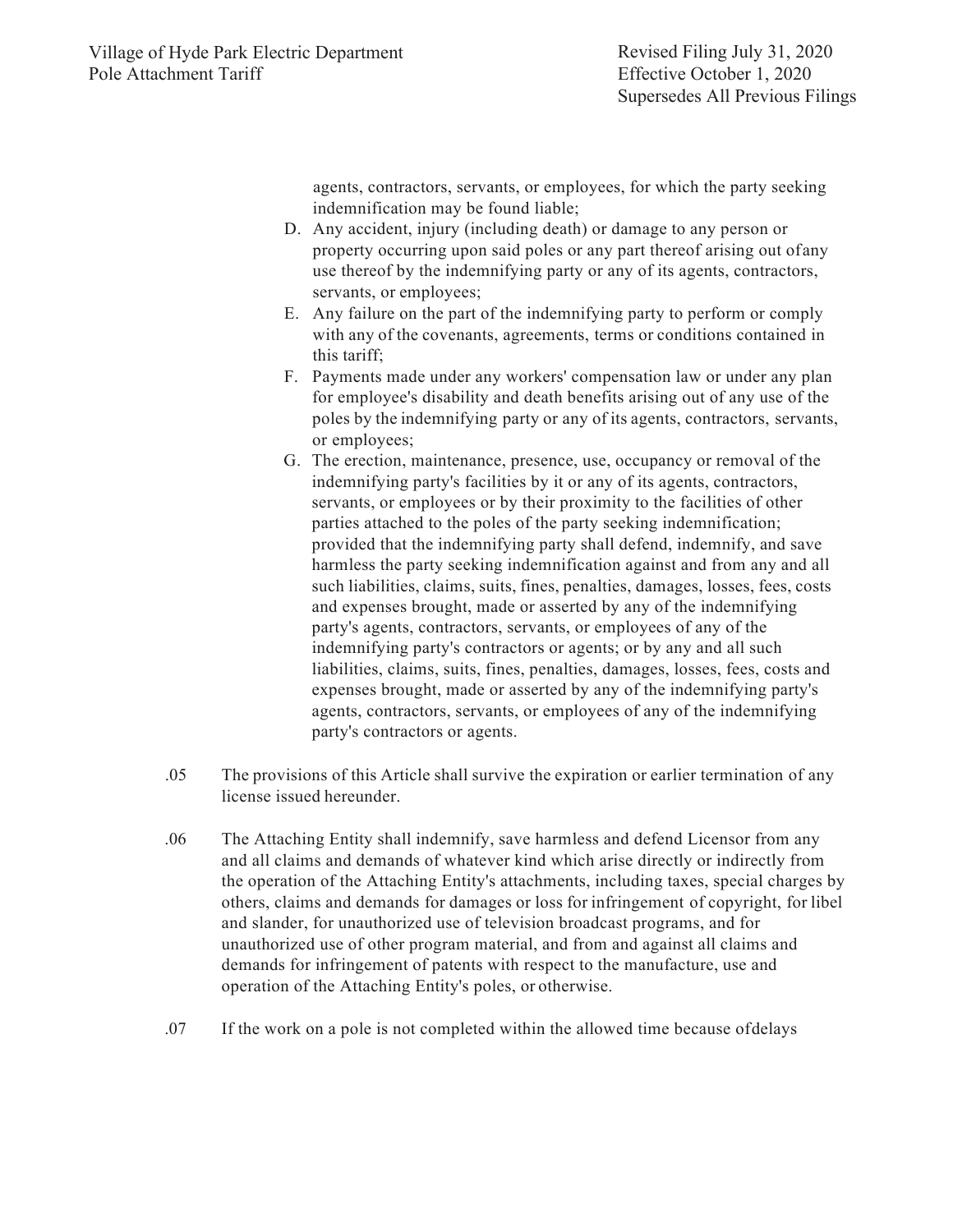caused by another entity attached to the pole, and Licensor is liable for any penalties or damages because of the delay, the entity causing the delay shall indemnify Licensor for the full amount of the penalty or damages paid.

.08 In no event shall the Licensor or Attaching Entity be liable to one another for any special, consequential or indirect damages (including, without limitation, lost revenues and lost profits) arising out of this Agreement or any obligation arising hereunder, whether in an action for or arising out of breach of contract, tort or otherwise.

#### **POLE.ATT:6.00 TERMINATION OF LICENSE**

- .01 If Attaching Entity fails to comply with any of the terms or conditions of this Tariff, defaults, on any obligation hereunder, or maintains or uses its facilities in violation of any law and Attaching Entity fails to correct such noncompliance or default within sixty days after written notice from Licensor, Licensor may terminate all licenses for use of the specific poles involved in such default or noncompliance.
- .02 If an insurance carrier at any time notifies Licensor that the insurance policies required under this Tariff will be canceled or changed so that tariff requirements will no longer be satisfied, Attaching Entity's license to attach to any of Licensor's poles terminates unless, prior to the effective date of such cancellation or change, Attaching Entity furnishes to Licensor current certificates of insurance for coverage in accordance with the provisions of this tariff.
- .03 Any license or other authorization for Attaching Entity to attach to Licensor's poles issued or arising under this Tariff shall automatically terminate when Attaching Entity ceases to have authority to construct, operate and/or maintain its attachments on the public or private property at the location of the particular pole covered by the license.
- .04 In the event authorization is terminated, Attaching Entity shall remove its attachments from Licensor's poles within 60 days from the date of termination; provided, however, that Attaching Entity shall be liable for and pay to Licensor all fees pursuant to the terms of this Tariff until Attaching Entity's attachments are removed from Licensor's poles. Any license issued under this tariff shall automatically terminate when the Attaching Entity ceases to have authority to construct, operate and/ormaintain its attachments on thepublic or private property at the location ofthe particular pole covered by the license. Such automatic termination shall be stayed iftheAttaching Entity hassought judicial orregulatory review ofthe